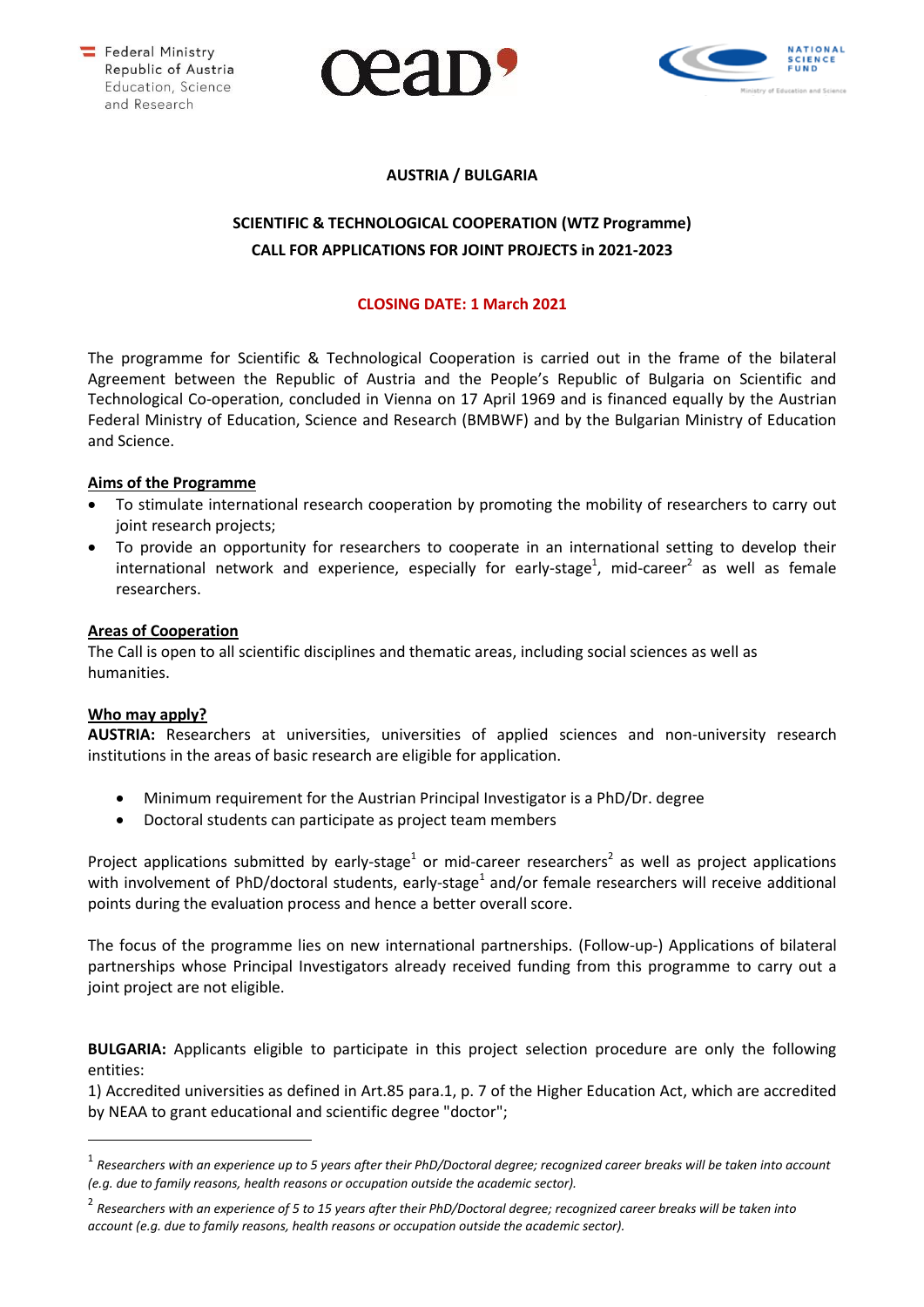2) Research organizations as defined in Art. 47, para 1 of the Higher Education Act, which are accredited by NEAA to grant educational and scientific degree "doctor".

Detailed eligibility conditions are described in the GENERAL GUIDELINES AND PROCEDURES FOR EVALUATION OF PROCEDURE "CALLS FOR PROJECTS IN PROGRAMS FOR BILATERAL COOPERATION" and the Appendix 'Specific conditions' for Austria, available at the web site of BNSF[: www.fni.bg.](http://www.fni.bg/)

## **How do I apply?**

It is up to the applicants to find suitable partners in the respective country. **Applications must be submitted both in Austria to OeAD and in BULGARIA (Bulgarian National Science Fund, BNSF)**. Applications which have not been received in time in both countries are not eligible for funding. The call process is highly competitive therefore application does not guarantee funding.

**AUSTRIA:** The entire application for the research project must be submitted in English online at [*[web-link](https://asp.sop.co.at/oead/antrag?call=BG2021)*]. The application must include the following documents (**in PDF format**):

- Brief academic CV for each **Austrian** project member
- List of relevant publications of the last 2 years on the **Austrian** side
- Project description including methodology (about 3 to 5 A4 pages)
- Brief description of the partner institutions
- Brief description of the project tasks of **ALL** project members (Austrian and Bulgaria)
- Further cooperation perspective

**BULGARIA:** Project proposals should be submitted as described in GENERAL GUIDELINES AND PROCEDURES FOR EVALUATION OF PROCEDURE "CALLS FOR PROJECTS IN PROGRAMS FOR BILATERAL COOPERATION" and the Appendix 'Specific conditions' for Austria. Documents for the call are available at the web site of BNSF: [www.fni.bg.](http://www.fni.bg/)

#### **Which activities may I apply for?**

The purpose of this call is to support the mobility of researchers between the participating countries to carry out joint research projects. In this regard, funding will be provided for visits and the exchange of researchers conducting joint research.

#### **Research stays in both countries are obligatory.**

The sending side will cover the travel expenses whereas the accommodation expenses will be financed by the hosting side (and vice versa).

In Austria up to EUR 2,000.- per project of the granted funding may be applied for project-related material costs. Only project-specific material costs will be reimbursed, that are essential to carry out the research project and that go beyond the resources made available from the research institution's infrastructure. Infrastructure or basic equipment of research institutions cannot be funded.

#### **Funding Modalities**

Collaborative research projects will be supported for a period of two years from July 2021 to June 2023. Funding will be provided for activities within the scope of these guidelines only.

#### **AUSTRIA:**

Maximum funding: **EUR 8,000.-** per project Eligible Costs:

o Travel expenses: Travel costs (economy class) will be reimbursed for Austrian researchers travelling to Bulgaria based on submitted invoices.<sup>3</sup>

<sup>&</sup>lt;sup>3</sup> For travels up to seven hours bus and train shall be used. Travel by private car will be reimbursement with the value of a second class train ticket (proof of ticket price required).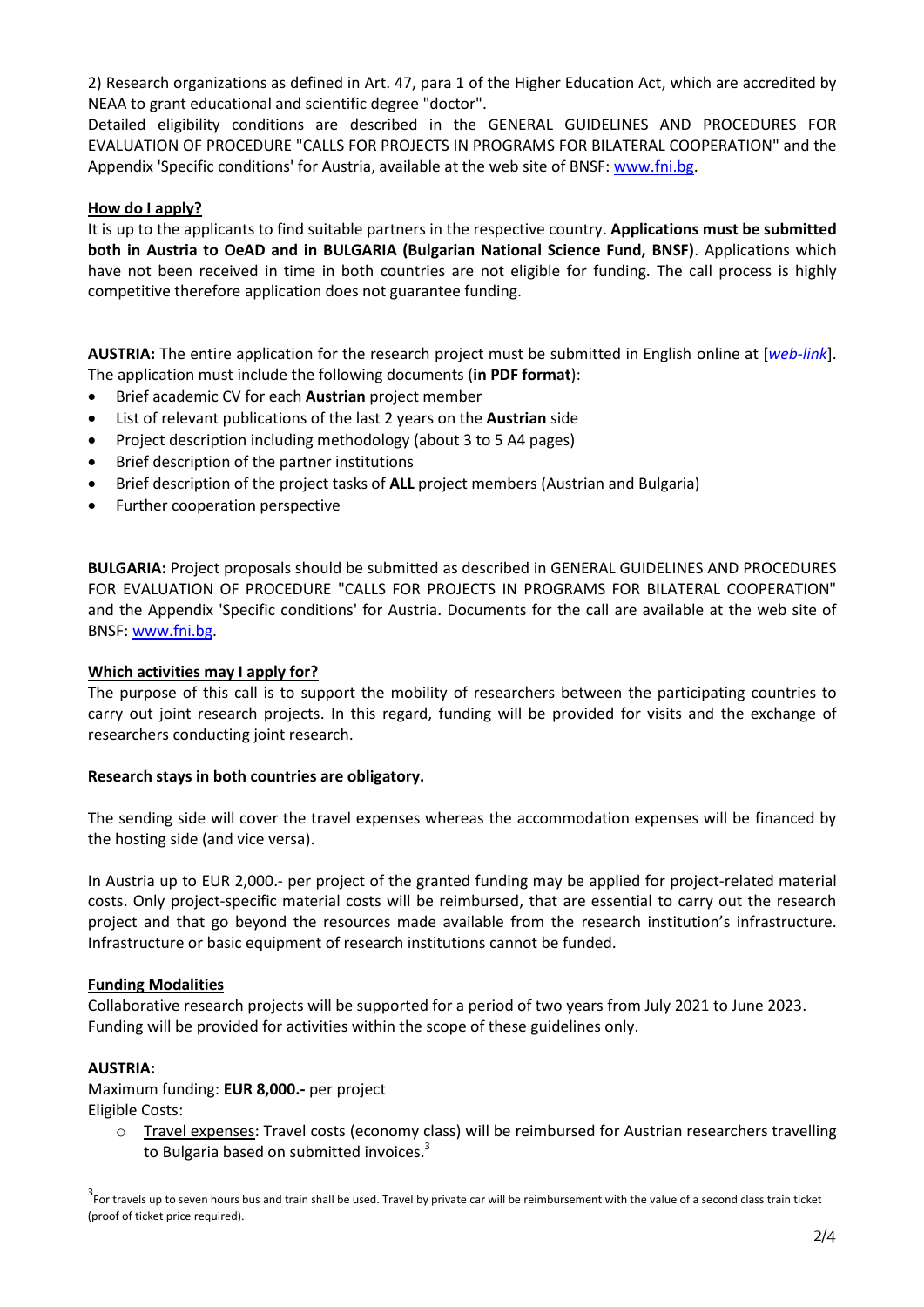- o Accommodation expenses:
	- **EUR 100.- per working day** for Bulgarian **researchers** travelling to Austria **for up to 14 days** OR **EUR 1,400.- per month** for long-term visits **between 14 days and 3 months** maximum.
	- **EUR 100.- per working day** for Bulgarian **doctoral students** travelling to Austria **for up to 12 days** OR **EUR 1,250.- per month** for long-term visits **between 12 days and 3 months** maximum.
- o Project related material costs: **max. EUR 2000**.- per project as part of the granted maximum budget based on submitted invoices.

#### **BULGARIA:**

The total sum up **to 40 000 BGN** per project can be applied for. The costs for mobility can be calculated as follows:

- o Travel expenses: for Bulgarian researchers travelling to Austria (actual cost of the trip in economy class but not exceeding 400 EUR).
- o Accommodation expenses: EUR 100. per day for Austrian researchers travelling to Bulgaria for up to 14 days OR EUR 1,400. per month for long-term visits between 14 days and 3 months maximum.

Other eligible costs for Bulgarian team are described in the Appendix 'Specific conditions' for Austria.

## **How are applications evaluated?**

In Austria eligible project applications will be evaluated by recognized experts in the various fields of research represented by the applications received. Evaluation criteria:

- Scientific quality of the intended research project incl.
	- o Feasibility of the joint research plan
	- o Adequacy of the scientific method
	- $\circ$  Competence and expertise of the scientists/research teams involved (max. 25 points)
- Plausibility of the described further cooperation perspective entity and max. 15 points)
- Project applications submitted by early-stage or mid-career researchers (10 points) OR project applications with the involvement of doctoral students, early-stage (5 points) or female researchers (5 points) will receive up to 10 points additionally. (max. 10 points)

#### Maximum score: 50 points

In Bulgaria eligible project applications will be evaluated as described in GENERAL GUIDELINES AND PROCEDURES FOR EVALUATION OF PROCEDURE "CALLS FOR PROJECTS IN PROGRAMS FOR BILATERAL COOPERATION" and the Appendix 'Specific conditions' for Austria.

Based on the results of national evaluations carried out in parallel in Austria and in Bulgaria a joint shortlist of evaluated project applications will be prepared by the OeAD and the BNSF. The project selection will be carried out by the Austrian-Bulgarian Joint Commission on Scientific and Technological Cooperation. The results of the project selection meeting will be announced presumably by June 2021.

#### **Reporting and Publications**

**Scientific and financial reporting on the project is obligatory.**

- A brief project progress report has to be submitted after one year via the OeAD online tool. Its approval is the precondition for further funding.
- A final scientific and financial report has to be submitted no more than 3 months after the end of the